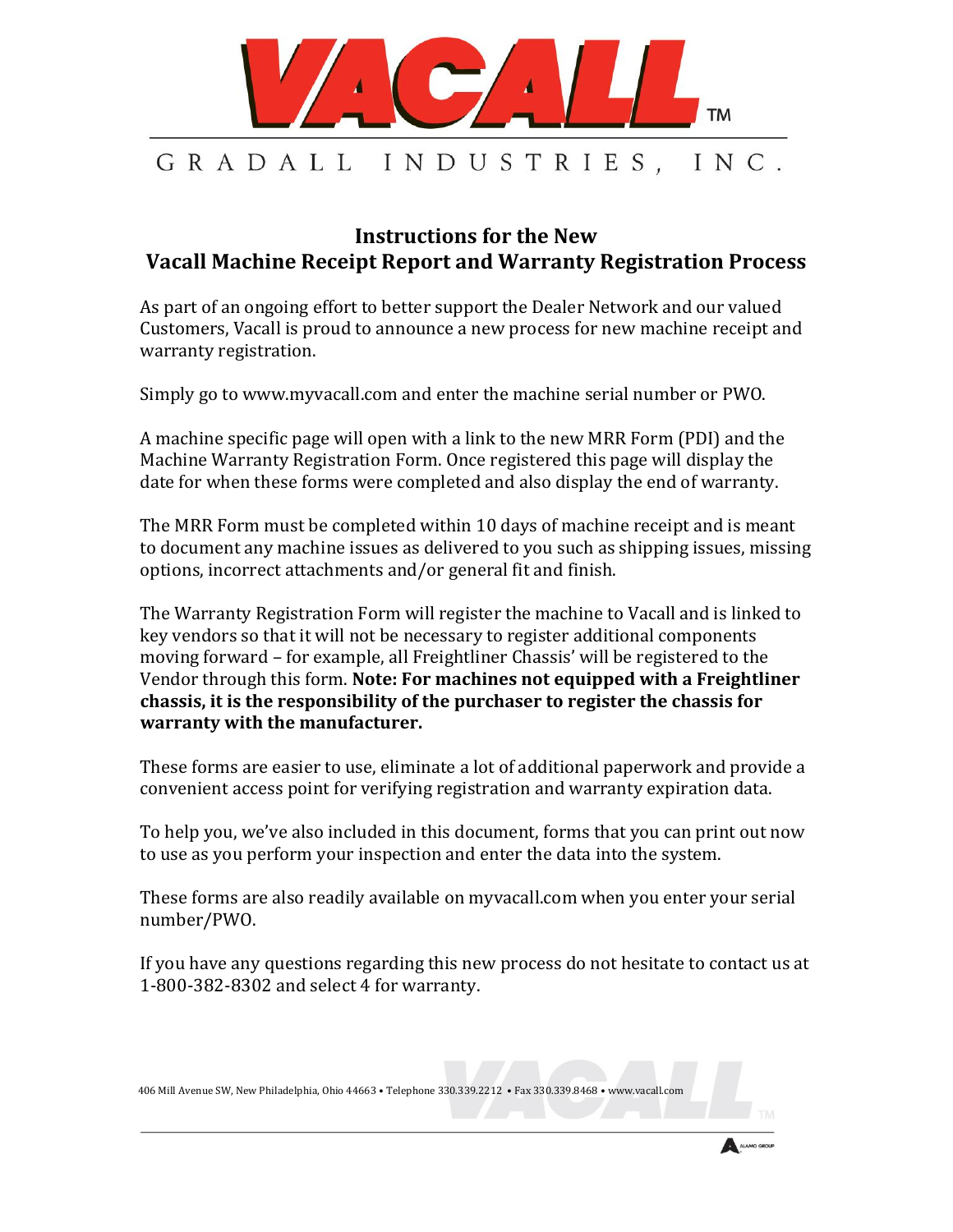## **Machine Receipt Report**

**\*Indicates Required Field** 

This form is provided to assist in gathering required information for the online<br>submission of the Machine Receipt Report. The Machine Receipt Report must be submitted, online, at www.myvacall.com

| —— Machine Information ————————————————————————————                                                                                                                                                                            |                                            |                                                                                  |  |  |
|--------------------------------------------------------------------------------------------------------------------------------------------------------------------------------------------------------------------------------|--------------------------------------------|----------------------------------------------------------------------------------|--|--|
| Model:___________________________                                                                                                                                                                                              |                                            |                                                                                  |  |  |
|                                                                                                                                                                                                                                | *Main Hour Meter: ________________________ |                                                                                  |  |  |
|                                                                                                                                                                                                                                |                                            |                                                                                  |  |  |
|                                                                                                                                                                                                                                |                                            | ,我们也不会有什么。""我们的人,我们也不会有什么?""我们的人,我们也不会有什么?""我们的人,我们也不会有什么?""我们的人,我们也不会有什么?""我们的人 |  |  |
| *Dealer: Note and the set of the set of the set of the set of the set of the set of the set of the set of the set of the set of the set of the set of the set of the set of the set of the set of the set of the set of the se |                                            |                                                                                  |  |  |
|                                                                                                                                                                                                                                |                                            |                                                                                  |  |  |
|                                                                                                                                                                                                                                |                                            |                                                                                  |  |  |
|                                                                                                                                                                                                                                |                                            |                                                                                  |  |  |
|                                                                                                                                                                                                                                |                                            |                                                                                  |  |  |
| <b>Example 20 Customer Information Customer Information Customer Information</b>                                                                                                                                               |                                            |                                                                                  |  |  |
| Customer: <u>Customer Secrets and Customers and Customers and Customers and Customers</u>                                                                                                                                      |                                            |                                                                                  |  |  |
|                                                                                                                                                                                                                                |                                            |                                                                                  |  |  |
|                                                                                                                                                                                                                                |                                            |                                                                                  |  |  |
| — Delivery Inspection Checklist ——————————————                                                                                                                                                                                 |                                            |                                                                                  |  |  |
| The machine is built correctly to Sales Order                                                                                                                                                                                  |                                            |                                                                                  |  |  |
| $\Box$ All fluid levels are correct                                                                                                                                                                                            |                                            |                                                                                  |  |  |
| All functions and accessories work as designed                                                                                                                                                                                 |                                            |                                                                                  |  |  |
| Operator's Manual is with the machine                                                                                                                                                                                          |                                            |                                                                                  |  |  |
| The paint and appearance is acceptable                                                                                                                                                                                         |                                            |                                                                                  |  |  |
| No air or fluid leaks                                                                                                                                                                                                          |                                            |                                                                                  |  |  |
| Lights, horns, gauges & switches function                                                                                                                                                                                      |                                            |                                                                                  |  |  |
| Delivery Inspection Issues -                                                                                                                                                                                                   |                                            |                                                                                  |  |  |
| Please enter below any issues found while doing the inspection:                                                                                                                                                                |                                            |                                                                                  |  |  |
|                                                                                                                                                                                                                                |                                            |                                                                                  |  |  |
|                                                                                                                                                                                                                                |                                            |                                                                                  |  |  |
|                                                                                                                                                                                                                                |                                            |                                                                                  |  |  |
|                                                                                                                                                                                                                                |                                            |                                                                                  |  |  |
|                                                                                                                                                                                                                                |                                            |                                                                                  |  |  |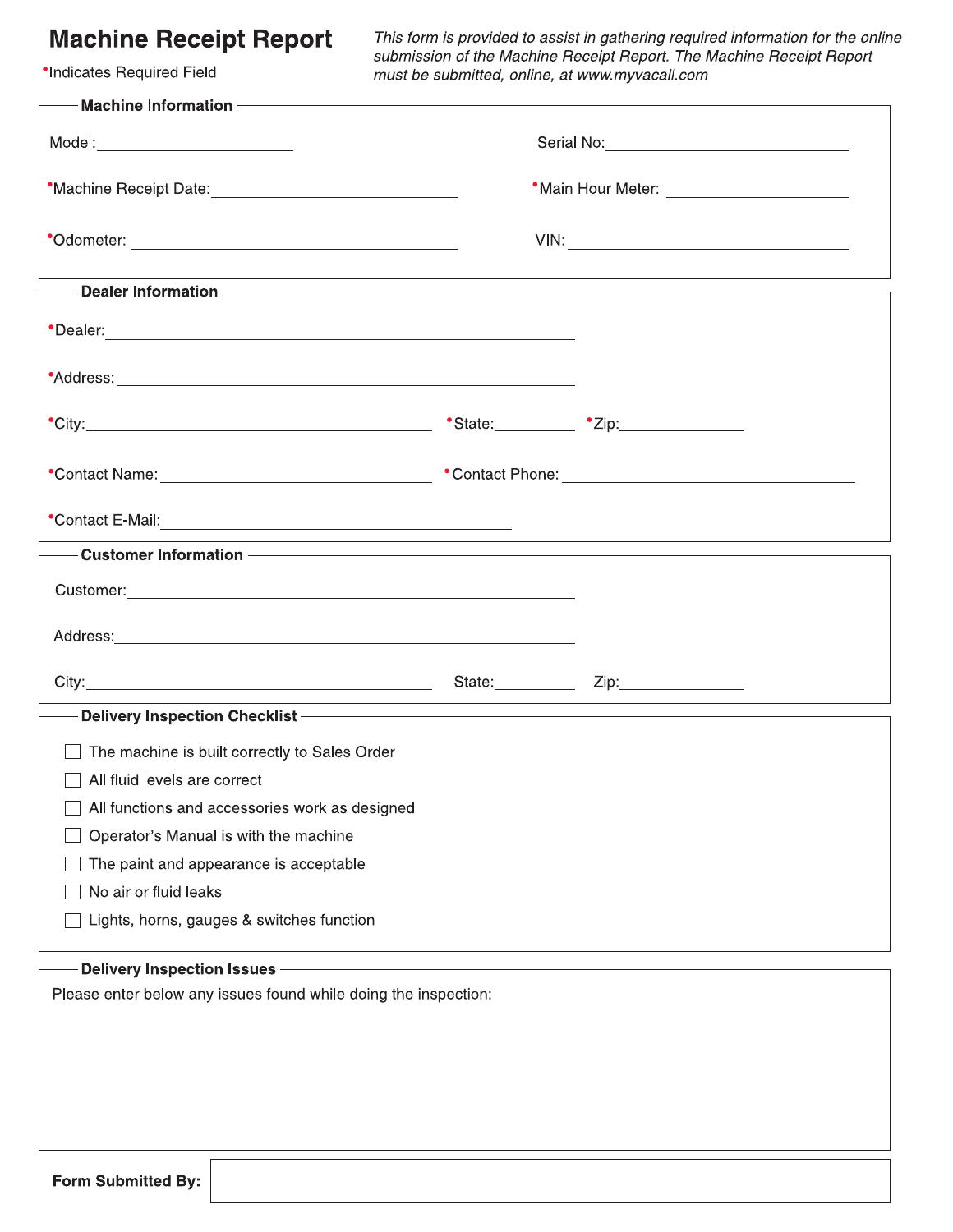## **Warranty Registration (page 1 of 2)**

**\*Indicates Required Field** 

This form is provided to assist in gathering required information for the online submission of Warranty Registration. The Warranty Registration must be submitted, online, at www.myvacall.com

| Machine Information - <b>Machine</b>                                                                                                                                                                                          |                                                                                                                                                                                                                                                                                                                                                                                                                 |                                             |  |
|-------------------------------------------------------------------------------------------------------------------------------------------------------------------------------------------------------------------------------|-----------------------------------------------------------------------------------------------------------------------------------------------------------------------------------------------------------------------------------------------------------------------------------------------------------------------------------------------------------------------------------------------------------------|---------------------------------------------|--|
| Model:___________________________                                                                                                                                                                                             |                                                                                                                                                                                                                                                                                                                                                                                                                 |                                             |  |
| *Sale Type (select one):<br>Rent/Lease Six Months or Less                                                                                                                                                                     | $VIN: \begin{tabular}{lllllllllll} \hline \rule[1mm]{1mm}{6mm} & \rule[1mm]{1mm}{6mm} & \rule[1mm]{1mm}{6mm} & \rule[1mm]{1mm}{6mm} & \rule[1mm]{1mm}{6mm} & \rule[1mm]{1mm}{6mm} & \rule[1mm]{1mm}{6mm} & \rule[1mm]{1mm}{6mm} & \rule[1mm]{1mm}{6mm} & \rule[1mm]{1mm}{6mm} & \rule[1mm]{1mm}{6mm} & \rule[1mm]{1mm}{6mm} & \rule[1mm]{1mm}{6mm} & \rule[1mm]{1mm}{6mm} & \rule[1mm]{1mm}{6mm} & \rule[1mm]{$ |                                             |  |
| Rent/Lease More Than Six Months<br><b>Retail Sale</b>                                                                                                                                                                         | *In-Service Date: <u>www.community.com</u>                                                                                                                                                                                                                                                                                                                                                                      |                                             |  |
|                                                                                                                                                                                                                               |                                                                                                                                                                                                                                                                                                                                                                                                                 | *Main Hour Meter: _________________________ |  |
| <b>Extended Warranty Purchased</b>                                                                                                                                                                                            | *Odometer: ________________________________                                                                                                                                                                                                                                                                                                                                                                     |                                             |  |
| - Dealer Information - The Contract of the Contract of the Contract of the Contract of the Contract of the Con                                                                                                                |                                                                                                                                                                                                                                                                                                                                                                                                                 |                                             |  |
| *Dealer: Note and the second contract of the second contract of the second contract of the second contract of the second contract of the second contract of the second contract of the second contract of the second contract |                                                                                                                                                                                                                                                                                                                                                                                                                 |                                             |  |
|                                                                                                                                                                                                                               |                                                                                                                                                                                                                                                                                                                                                                                                                 |                                             |  |
|                                                                                                                                                                                                                               |                                                                                                                                                                                                                                                                                                                                                                                                                 |                                             |  |
|                                                                                                                                                                                                                               |                                                                                                                                                                                                                                                                                                                                                                                                                 |                                             |  |
|                                                                                                                                                                                                                               |                                                                                                                                                                                                                                                                                                                                                                                                                 |                                             |  |
| <b>Dealer Comments:</b>                                                                                                                                                                                                       |                                                                                                                                                                                                                                                                                                                                                                                                                 |                                             |  |
|                                                                                                                                                                                                                               |                                                                                                                                                                                                                                                                                                                                                                                                                 |                                             |  |
|                                                                                                                                                                                                                               |                                                                                                                                                                                                                                                                                                                                                                                                                 |                                             |  |
|                                                                                                                                                                                                                               |                                                                                                                                                                                                                                                                                                                                                                                                                 |                                             |  |